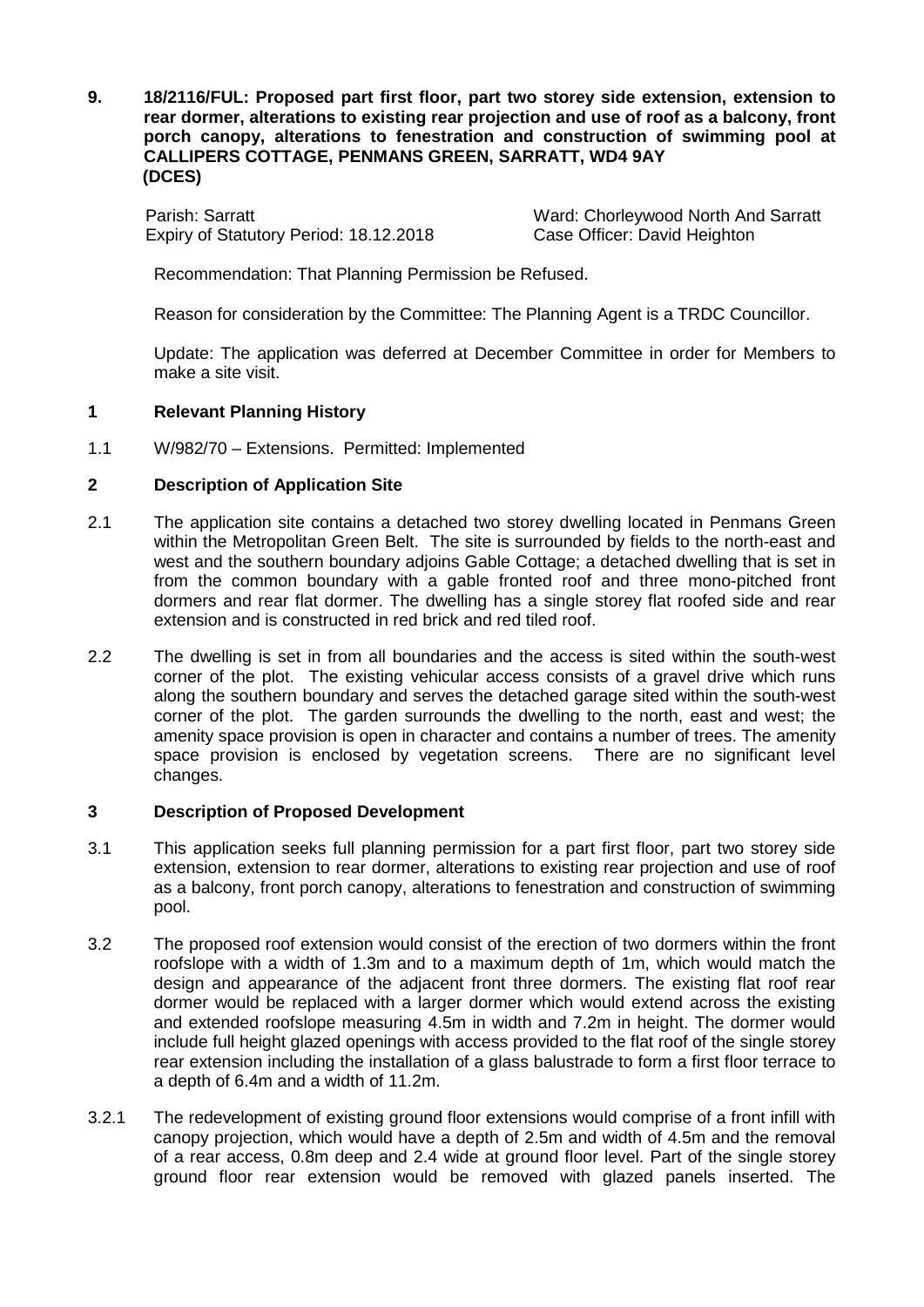construction of a swimming pool, 4m wide by 9.8m long to 2.1m at the deepest point and an extended patio would be located to the northeast of the site.

## **4 Consultation**

#### **4.1 Statutory Consultation**

4.1.1 Sarratt Parish Council: [No Objection]

The Parish Council have no objection to this application.

- 4.1.2 Herts and Middlesex Wildlife Trust: [No comments received]
- 4.1.3 Herts Ecology: [No objection]

The Hertfordshire Environmental Records Centre does not have any habitat or species data for the application site itself, which includes a detached two storey house with large single storey, flat roof, side and rear projection. The property is in a rural location surrounded largely by fields. 45m to the south are two meadows known as 'Fields N. of Quickmoor Lane', which are designated as a Local Wildlife Site (LWS) for their grassland interest. Penmans Green LWS, designated for its secondary woodland interest, lies 200m to the west; and Chipperfield Common, designated for its grassland and woodland interest, lies 360m to the north. There are also two LWS in the vicinity which are designated for their bat interest. All the nearby habitats will provide suitable foraging and commuting opportunities for bats, and there are records of them roosting in buildings in close proximity. There is also a record of breeding Great crested newts from a pond within Chipperfield Common.

Bats are protected under European and national legislation and in general terms, it is an offence to disturb or harm a bat, or damage or obstruct access to a roost. They will roost in buildings (often underneath loose tiles or lifted weatherboarding, or in gaps/cracks in the fabric of a building), as well as in trees, if suitable features and conditions are available.

Although habitat connectivity to Callipers Cottage is good, the proposals appear to be concentrated on the well-sealed gable end and single storey flat roof projection, which are unlikely to have significant bat roosting features and access points. Consequently, I do not consider bat surveys are necessary in this instance. Notwithstanding, as bats are known to be in the area, I recommend a precautionary approach to the works is taken and advise the following **Informative** is added to any permission granted:

*"If bats, or evidence for them, are discovered during the course of works, work must stop immediately and advice sought on how to proceed lawfully from an appropriately qualified and experienced Ecologist or Natural England."* 

Great crested newts (including the animals, eggs, breeding sites and resting places) are protected by European and national legislation. These amphibians spend the majority of their lifecycle on land, typically up to 200m from their breeding pond but can travel further if suitable contiguous commuting and sheltering habitat is present.

The development proposal will not destroy any ponds that support breeding Great crested newts, or any important Great crested newt terrestrial habitats. Consequently, I do not consider amphibian surveys are necessary in this instance. The greatest risk to Great crested newts during development is from construction activities, when they may take refuge under building materials (when they are terrestrially active typically March-April and June-Oct) and become trapped or harmed. To minimise the risk of Great crested newts being harmed and of an offence being committed, I recommend that Reasonable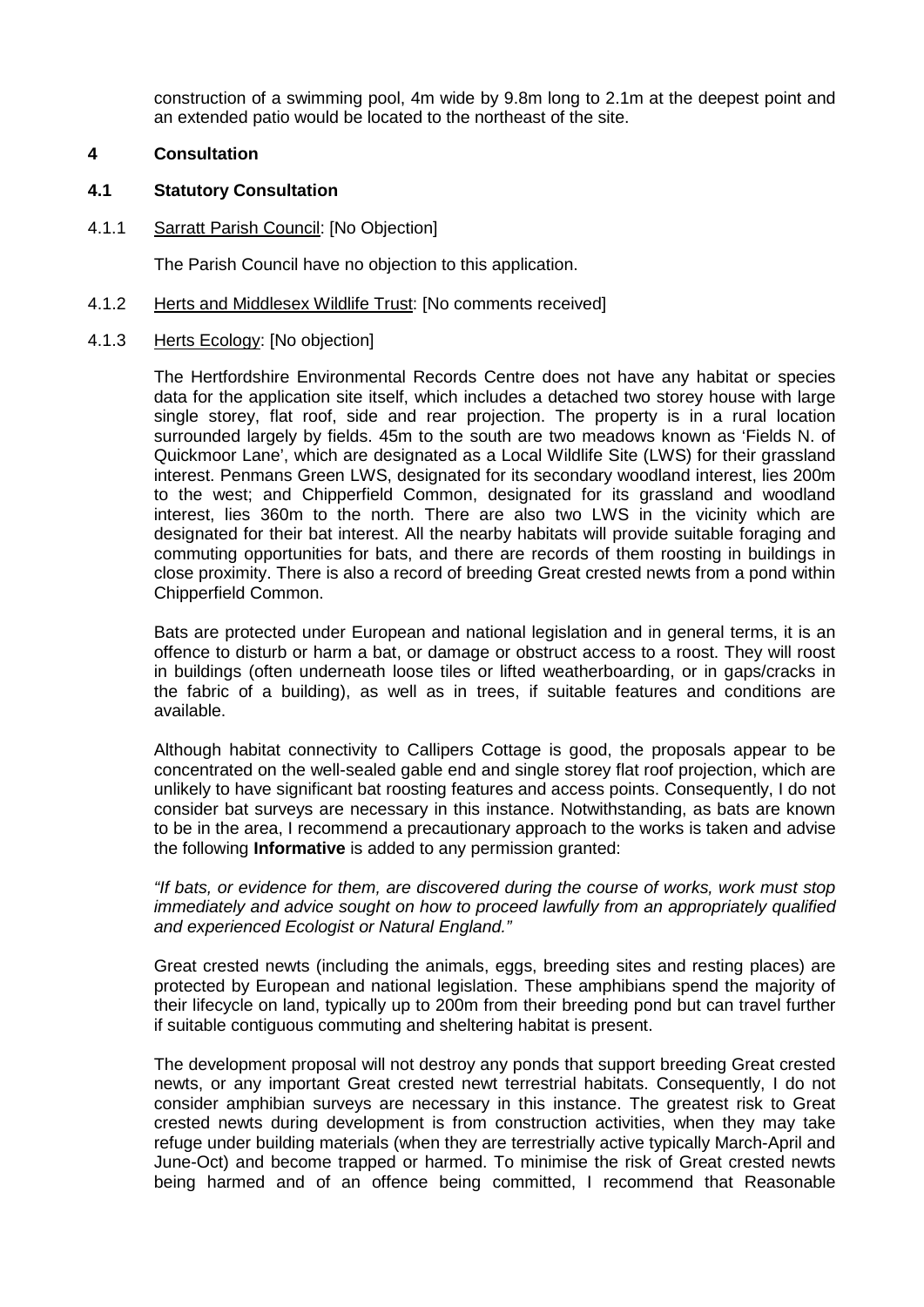Avoidance Measures are followed and the following **Informative** is added to any permission granted:

*"Stored materials (that might act as temporary resting places) should be raised off the ground e.g. on pallets or batons away from hedgerows if possible. Caution should be taken when moving building materials as any sheltering animals could be impacted on. Trenches should be provided with a means of escape for any animals that may have*  become trapped; this is particularly important if the trench fills with water. In the event that *a Great crested newt is encountered during works, construction must stop immediately and ecological advice taken on how to proceed lawfully from an appropriately qualified and experienced Ecologist or Natural England."*

4.1.4 National Grid: (No comments received)

### **4.2 Public/Neighbour Consultation**

- 4.2.1 Number consulted: 2
- 4.2.2 No of responses received: 0 objections, 1 letter of support
- 4.2.3 Site Notice: Posted 08.11.2018 Expired: 29.11.2018

Press notice: N/A

- 4.2.4 Summary of Response:
	- Design will enhance property appearance, consistent with the existing building in matching materials.
	- Does add mass, however, utilisation of dormers helps to minimise the appearance of the additional storey.

## **5 Reason for Delay**

5.1 Deferred for Committee Site Visit.

#### **6 Relevant Planning Policy, Guidance and Legislation**

#### 6.1 National Planning Policy Framework and National Planning Practice Guidance

On 24 July 2018 the new National Planning Policy Framework was published. This is read alongside the National Planning Practice Guidance (NPPG). The determination of planning applications is made mindful of Central Government advice and the Local Plan for the area. It is recognised that Local Planning Authorities must determine applications in accordance with the statutory Development Plan, unless material considerations indicate otherwise, and that the planning system does not exist to protect the private interests of one person against another. The 2018 NPPF is clear that "existing policies should not be considered out-of-date simply because they were adopted or made prior to the publication of this Framework. Due weight should be given to them, according to their degree of consistency with this Framework".

The NPPF states that 'good design is a key aspect of sustainable development, creates better places in which to live and work and helps make development acceptable to communities'. The NPPF retains a presumption in favour of sustainable development. This applies unless any adverse impacts of a development would 'significantly and demonstrably' outweigh the benefits.

#### 6.2 The Three Rivers Local Plan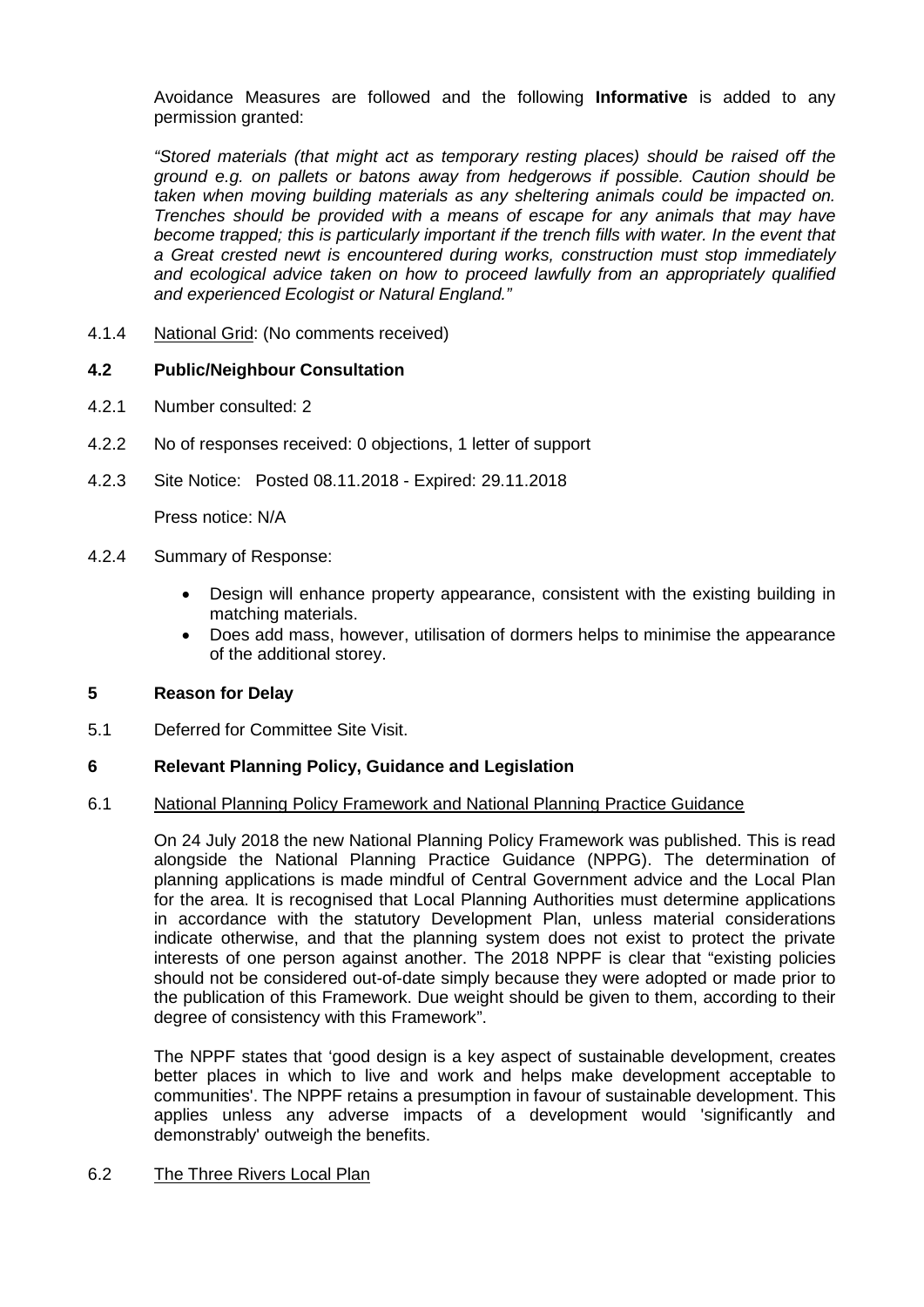The application has been considered against the policies of the Local Plan, including the Core Strategy (adopted October 2011), the Development Management Policies Local Development Document (adopted July 2013) and the Site Allocations Local Development Document (adopted November 2014) as well as government guidance. The policies of Three Rivers District Council reflect the content of the NPPF.

The Core Strategy was adopted on 17 October 2011 having been through a full public participation process and Examination in Public. Relevant policies include Policies CP1, CP9, CP10, CP11 and CP12.

The Development Management Policies Local Development Document (DMLDD) was adopted on 26 July 2013 after the Inspector concluded that it was sound following Examination in Public which took place in March 2013. Relevant policies include DM1, DM2, DM6, DM13 and Appendices 2 and 5.

### 6.3 Other

Supplementary Planning Guidance No 3 – Extensions to Dwellings in the Green Belt (August 2003).

The Localism Act received Royal Assent on 15 November 2011. The growth and Infrastructure Act achieved Royal Assent on 25 April 2013.

The Wildlife and Countryside Act 1981 (as amended), the Conservation of Habitats and Species Regulations 2010, the Natural Environment and Rural Communities Act 2006 and the Habitat Regulations 1994 may also be relevant.

### **7 Planning Analysis**

#### 7.1 Impact on Metropolitan Green Belt

- 7.1.1 The site is located within the Metropolitan Green Belt. Paragraph 133 of the NPPF states that the Government attached great importance to Green Belts. The essential characteristics of Green Belts are their openness and their permanence. In relation to extensions to buildings in the Green Belt the NPPF stipulates at paragraph 145 that provided the extension or alteration of a building does not result in a disproportionate addition over and above the size of the original building it would not be inappropriate. Inappropriate development is, by definition, harmful to the Green Belt.
- 7.1.2 Policy CP11 of the Core Strategy (adopted October 2011) sets out that there is a general presumption against inappropriate development that would not preserve the openness of the Green Belt, or which would conflict with the purposes of including land within it.
- 7.1.3 Policy DM2 of the Development Management Policies LDD (adopted July 2013) relates to development within the Green Belt and sets out that extensions to buildings in the Green Belt that are disproportionate in size (individually or cumulatively) to the original building will not be permitted. The building's proximity and relationship to other buildings and whether it is already, or would become, prominent in the setting and whether it preserves the openness of the Green Belt will be taken into account.
- 7.1.4 It is noted that neither the NPPF nor the local planning policies give any clear guidance on the interpretation of the scale of extensions that would be considered disproportionate. However, The 'Extensions to Dwellings in the Green Belt Supplementary Planning Guidance' provides further explanation of the interpretation of the Green Belt policies of the Three Rivers Local Plan 1996-2011. These policies have now been superseded by Policy DM2 of the Development Management Policies LDD. Nevertheless, the SPG provides useful guidance and paragraph 4.5 of the Development Management Policies LDD advises that the guidance will be taken into account in the consideration of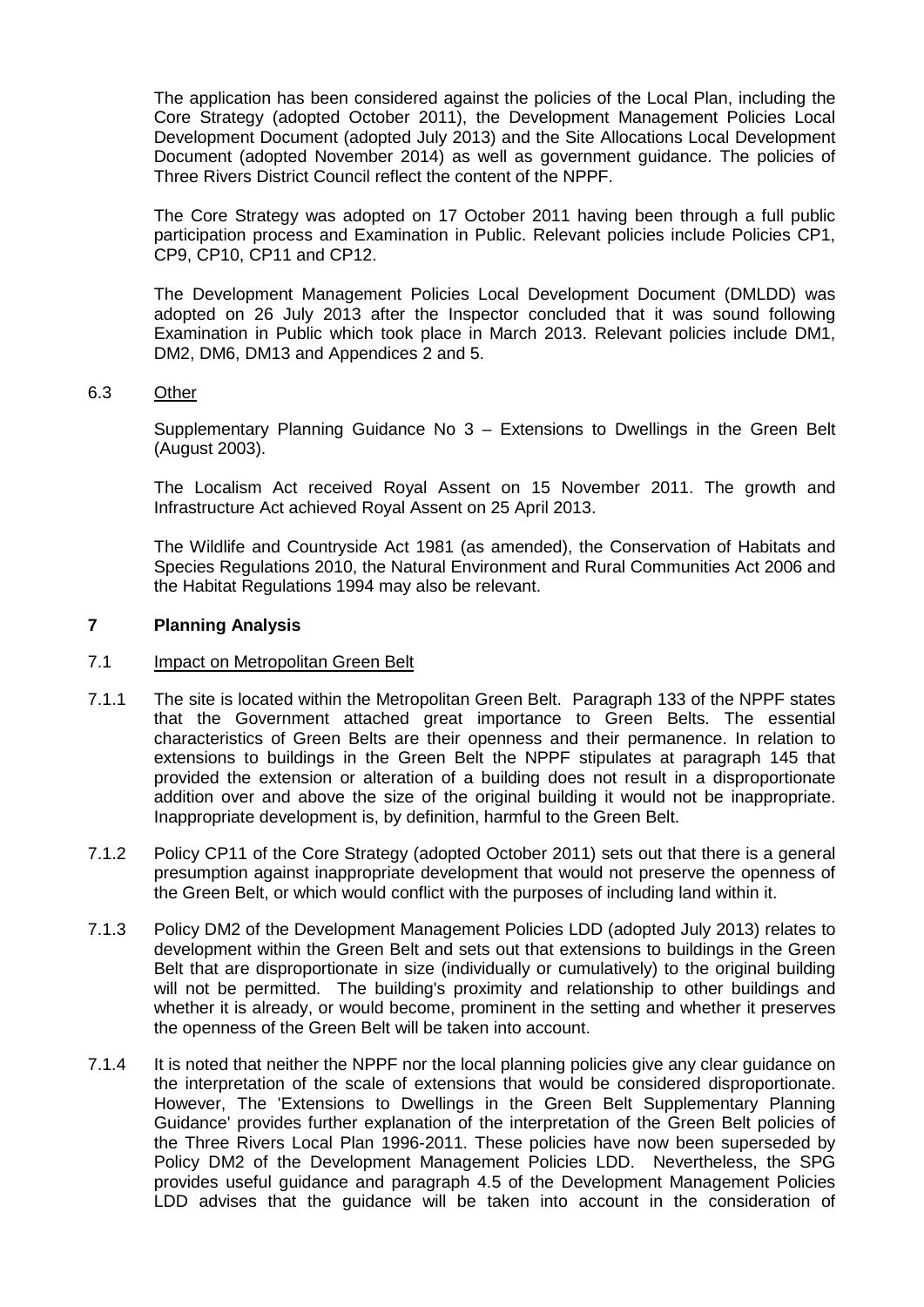householder developments in the Green Belt until it is incorporated into the forthcoming Design Supplementary Planning Document. As a guide, the SPG advises that extensions resulting in a cumulative increase in floor space of more than 40% compared with the original dwelling may be disproportionate.

7.1.5 It is noted that in an appeal decision for The Well House, Commonwood, Sarratt (Appeal Ref: APP/P1940/D/13/2209050), the Inspector commented that;

'Whilst this SPG is some years old, in my opinion it remains relevant to the context of the more up to date policies and as it was subject of formal adoption and public consultation, I can afford significant weight.'

The Inspector's comments noted above have been reiterated by a number of subsequent Inspector's including that for appeal decisions at Little Winch, The Common, Chipperfield, Kings Langley (Appeal Ref: APP/P1940/D/14/2220962). Thus, the SPG is still considered to be relevant and a material consideration.

- 7.1.6 Green Belt Calculations
	- Original floor space 95 sqm
	- The existing extensions amount to 80 sqm of floor space
	- Existing Building 175 sqm
	- Floor space of proposed dwelling 221sqm
	- The existing and proposed extensions would result in a cumulative increase of approximately 126sqm (130%) over the original dwelling.
- 7.1.7 The proposed development would result in an increase of 130% over the original dwelling's floorspace. Therefore, the overall cumulative effect of the existing extensions with the proposed extensions would be disproportionate to the original dwelling and would be harmful by definition. The proposed extended roofslope would have a depth of 7.2m and a width of 4.5m at first floor level, which would also include the extension of the existing flat dormer 2.7m to the west. The redevelopment of existing ground floor extensions would comprise of a front infill with canopy projection, which would have a depth of 2.5m and width of 4.5m and the removal of a rear access, 0.8m deep and 2.4 wide at ground floor level.
- 7.1.8 The NPPF at paragraph 133 states that one of the essential characteristics of the Green Belts is their openness. The SPG also states that extensions at first floor level or above should not make the building more prominent by virtue of its bulk or design. It goes on to state that increases in apparent roof bulk will be considered to adversely affect the openness of the Green Belt. The existing dwelling has a pitched roof with gable ends to the eastern and western flanks. The proposed development includes extending the ridge 4.5m eastwards across the width of the extended dwelling, to a depth of 7.2m northwards, including two front dormers and the removal of the existing chimney and the extension of the existing flat dormer 2.7m to the west. The proposal would therefore significantly increase the roof width, bulk and massing. The proposed width and height of the roof extension would further exacerbate the scale of the dwelling in comparison to the size of the original, resulting in a prominent feature within the Metropolitan Green Belt. Therefore, in addition to harm by definition, there would be actual harm to the openness of the Green Belt. The proposed roof extension would therefore be considered as a prominent addition, disproportionate to the original dwellinghouse, considering that the proposal would increase the existing first floor width by approximately 41% of the original dwelling.
- 7.1.9 SPG 3 'Extensions to dwellings in the Green Belt' advises that small dwellings under 110sqm may be allowed a larger extension to allow upgrading to contemporary living standards. The original floor space of the dwelling was approximately 95sqm. However, with the existing extensions, the dwelling currently benefits from a living room, dining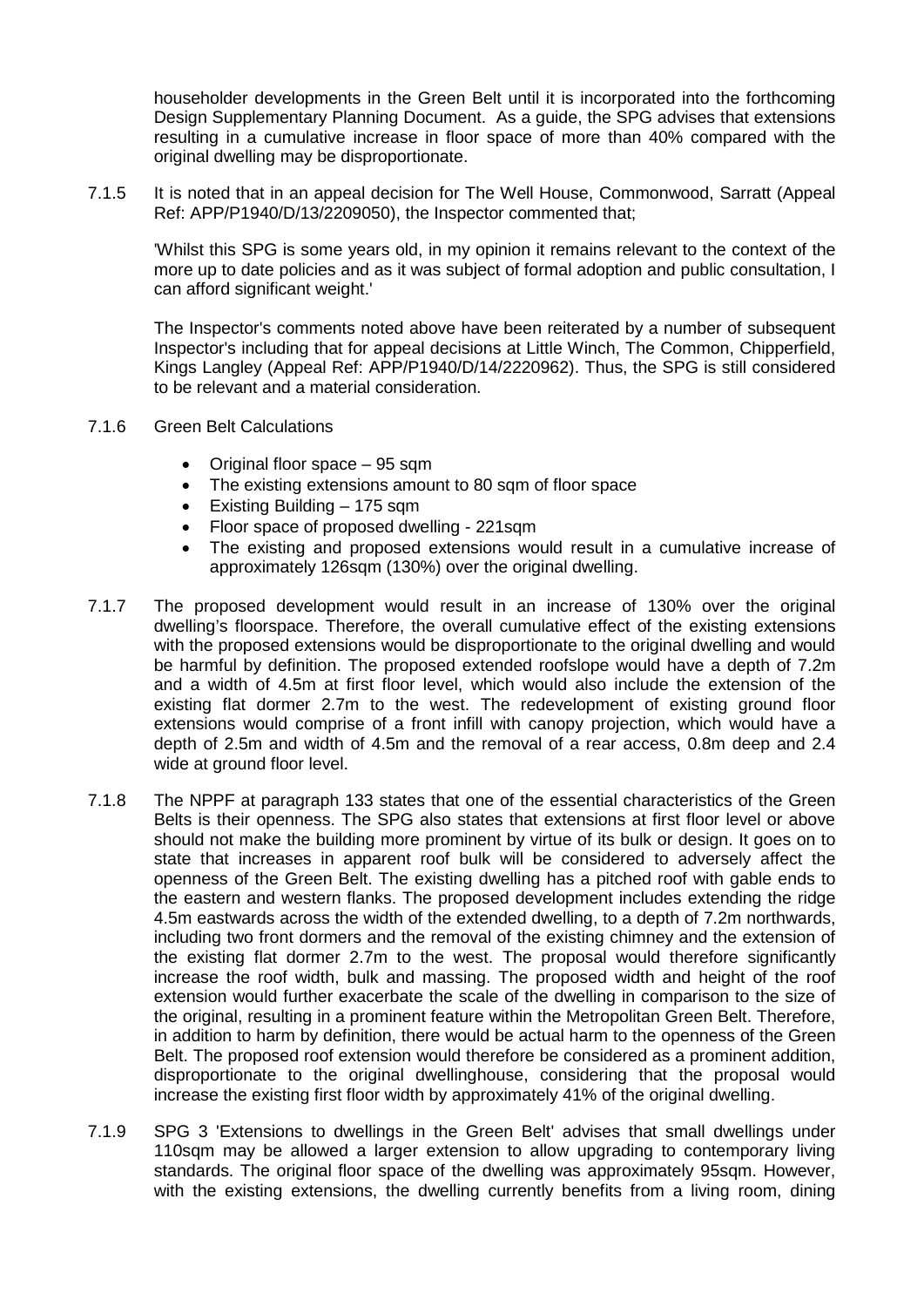room, kitchen, bathroom, bedroom with ensuite and study at ground floor level and two bedrooms. WC and store at first floor level which resulted in an increase of 80 sqm, an 84% on the original floorspace. The proposed extensions would provide for an open plan kitchen/diner and second living room at ground floor level and an ensuite bathroom and dressing room at first floor level, which would not be required to achieve contemporary living standards. It is considered that there is already adequate living space and therefore it is not considered that the extensions would be justified on the basis for providing extra space for modern living standards.

- 7.1.10 In addition to the increase in floor space, the proposed cumulative bulk and massing of the extensions and alterations would appear excessive and disproportionate in comparison to the existing dwelling. Furthermore, the extensions together with the alterations to the roof form, due to the excessive bulk, massing and scale would result in a disproportionate addition over and above the existing building.
- 7.1.11 Whilst a degree of flexibility is allowed for extending small dwellings, it is considered that previous extensions have enabled modern living standards and therefore by virtue of the current scale and siting of the extensions proposed, the cumulative impact would be disproportionate over and above the original dwelling resulting in an inappropriate form of development which, by definition, would be harmful to the openness of the Green Belt. The NPPF states that substantial weight should be afforded to the harm arising from the inappropriateness of the development.
- 7.1.12 In terms of appearance the proposed balcony would increase the level of glazing to the northern elevation. It could be argued that this could introduce a more contemporary appearance to the application dwelling, however, the balcony would be contained solely within the footprint of the existing single storey projection to the south and would not appear excessive relative the existing application dwelling. It is therefore not considered that the proposed balcony would result in an encroachment onto the rural characteristics of the application site nor does it result in any additional built form so as to result in harm to the openness of the Green Belt.
- 7.1.13 The proposed swimming pool would constitute an engineering operation and thus can be considered as appropriate development within the Green Belt subject to preserving the openness of the Green Belt and not conflicting with the purposes of including land within it. In respect of the swimming pool and associated works, the majority of the development would be below ground with the patio above the garden level, the only visible signs of its existence. The visual impact of the excavated area would be further mitigated by the location. Given that the engineering operations fall within the curtilage of the house they would not conflict with the purposes of Green Belts as set out within paragraph 134 of the NPPF.
- 7.1.14 Overall, the proposed extensions would constitute inappropriate development within the Green Belt which by definition would be harmful to the openness of the Green Belt. No very special circumstances have been identified to outweigh the harm to the Green Belt. As such, the proposed development is contrary to Policy CP11 of the Core Strategy (adopted October 2011), Policy DM2 of the Development Management Policies LDD (adopted July 2013) and the NPPF.

### 7.2 Impact on Character and Street Scene

7.2.1 Policy CP1 of the Core Strategy (adopted October 2011) seeks to promote buildings of a high enduring design quality that respect local distinctiveness and Policy CP12 of the Core Strategy (adopted October 2011) relates to design and states that in seeking a high standard of design the Council will expect development proposals to 'have regard to the local context and conserve or enhance the character, amenities and quality of an area'. Development should make efficient use of land but should also respect the 'distinctiveness of the surrounding area in terms of density, character, layout and spacing, amenity, scale,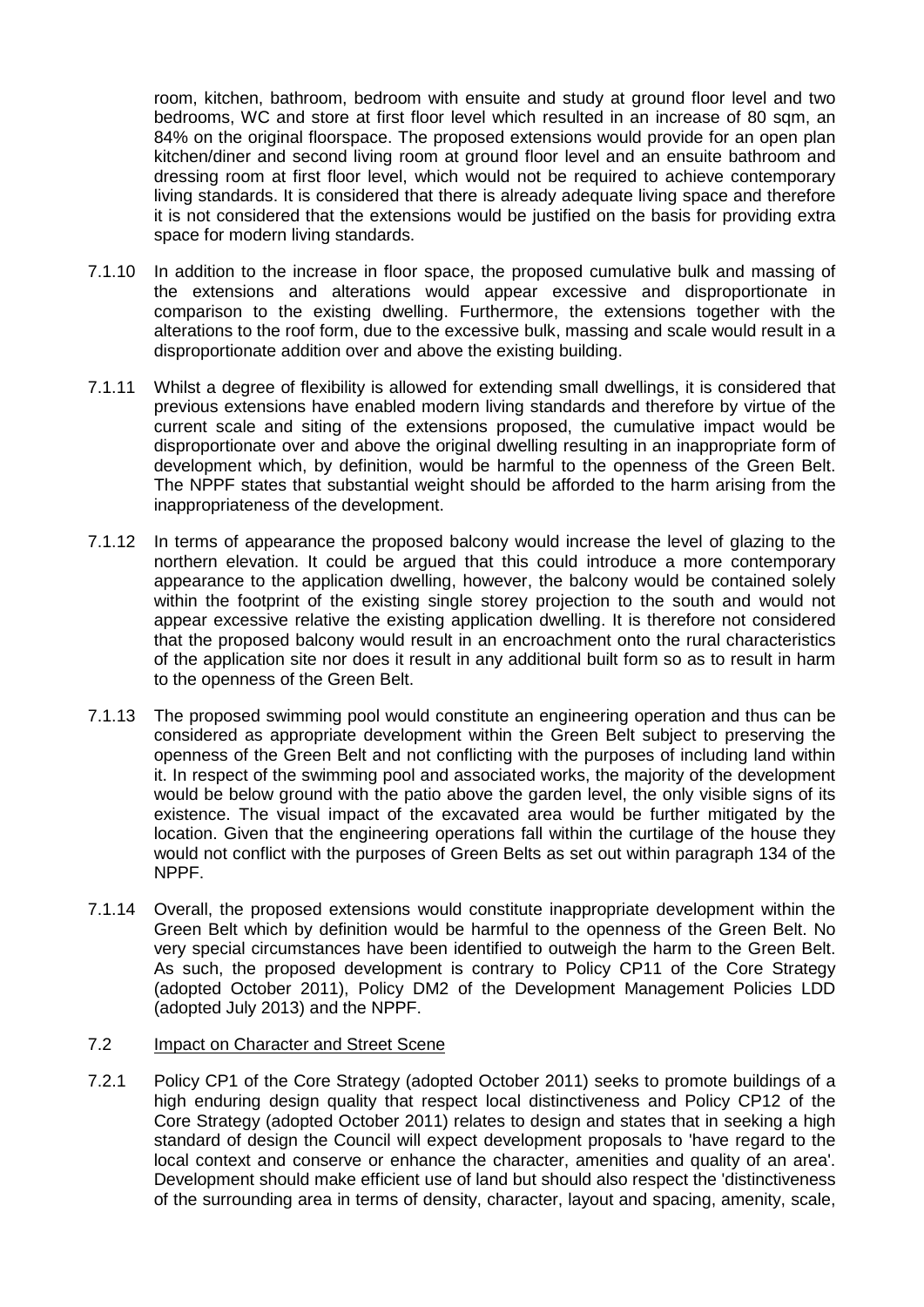height, massing and use of materials'; 'have regard to the local context and conserve or enhance the character, amenities and quality of an area' and 'incorporate visually attractive frontages to adjoining streets and public spaces'.

- 7.2.2 The proposed extensions would significantly increase the depth and width of the dwelling along with the significant alterations to the roof form the resultant bulk and massing of the dwelling would result in a relatively urban appearance within this rural setting. However, the dwelling is sited significantly back within its plot on the corner of Penmans Green and is therefore not readily visible from the street scene. Thus, although the development would result in a significant increase to the bulk and massing of the existing dwelling, it is not considered that it would result in demonstrable harm to the character and appearance of the street scene.
- 7.2.3 Due to the location of the dwelling relative to the road, the proposed development would not be readily visible from public vantage points along Penmans Green. Although, some views would be had when travelling north and east towards the site along the road and north and south on the public footpath that runs adjacent to the site boundary.
- 7.2.4 The dwelling is relatively adjacent to a public footpath, that the proposed upper floor level of the development would be readily visible from public vantage points above the existing ground floor screening. Given that the dwelling is sited significantly back within its plot it is not considered that the proposed development would result in demonstrable harm to the character and appearance. The proposed development would therefore not have an adverse impact on the visual amenities of the surrounding area. However, this is outweighed by the fact that the proposed development constitutes inappropriate development within the Green Belt and would be harmful to the openness of the Green Belt.

# 7.3 **Impact on amenity of neighbours**

- 7.3.1 Policy CP12 of the Core Strategy (adopted October 2011) advises that development will be expected to protect residential amenity. Appendix 2 of the Development Management Policies LDD (adopted July 2013) comments that all developments are expected to maintain acceptable standards of privacy for both new and existing residential buildings and extensions should not result in loss of light to the windows of neighbouring properties nor allow overlooking.
- 7.3.2 The development would increase the amount of windows within the south elevation. However, the proposed development would remain off-set by 12m from the shared boundary with The Woodlands to the south. The Woodlands is sited an additional 7.5m to the south. As such, it is not considered that the proposal would result in a detrimental impact to the residential amenities of this neighbouring dwelling through loss of light or overbearing impact compared to the existing circumstances. The proposed balcony at first floor level would be considered to be unacceptable, however, given the siting and outlook from the proposed balcony and terrace no overlooking would result.
- 7.3.3 It is not therefore considered that the proposed development would result in detrimental harm to neighbouring amenity and would not have any impact to any other residential dwellings. Furthermore, it is not considered that the resultant noise from the use of the swimming pool would have an adverse impact on the residential amenity of those residing at Penmans Green.

#### 7.4 Amenity Space Provision for future occupants

7.4.1 Policy CP12 of the Core Strategy (adopted October 2011) states that development should take into account the need for adequate levels and disposition of privacy, prospect, amenity and garden space.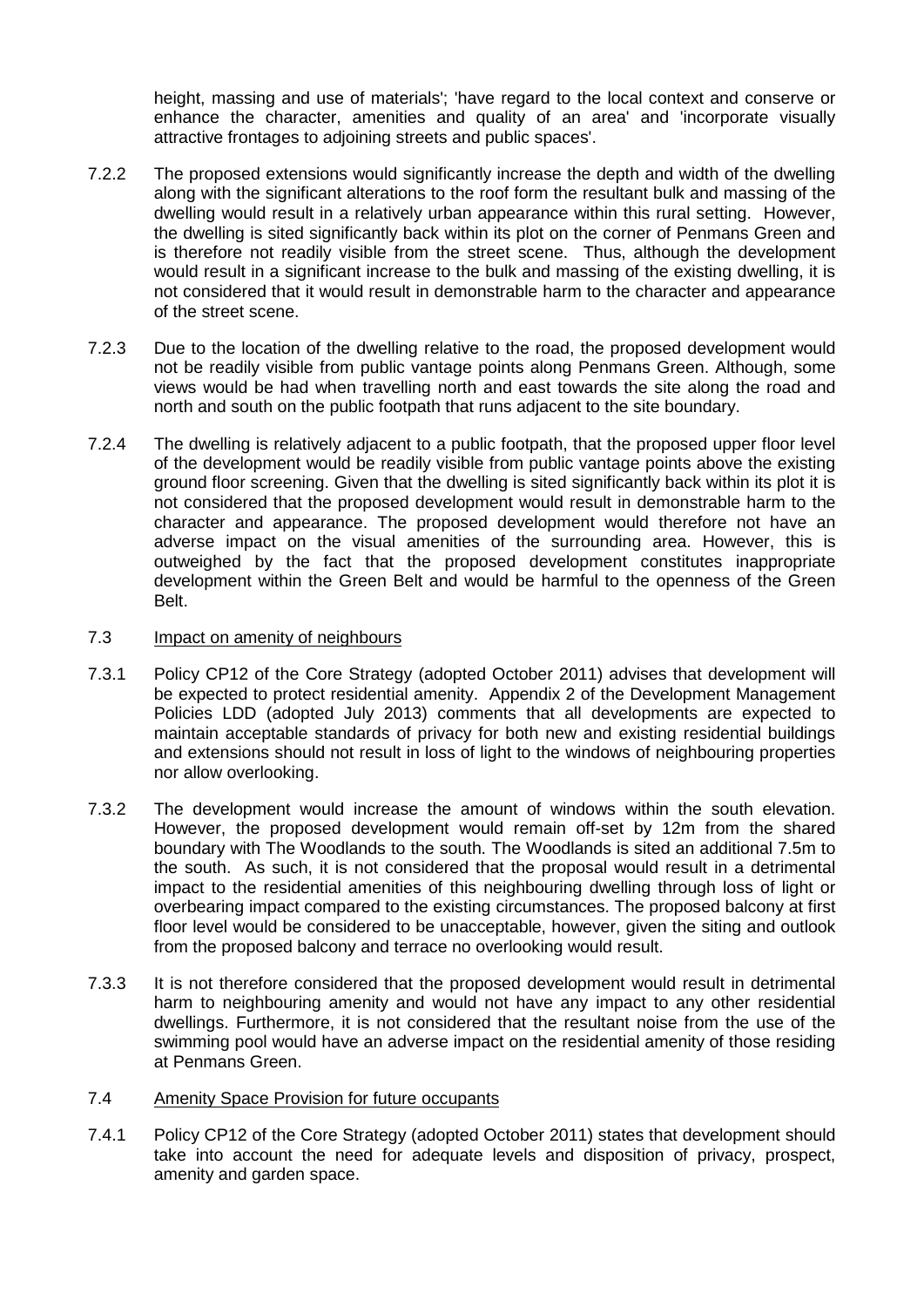7.4.2 The proposed development would not result in any additional bedrooms or loss of existing amenity space.

## 7.5 Wildlife and Biodiversity

- 7.5.1 Section 40 of the Natural Environment and Rural Communities Act 2006 requires Local Planning Authorities to have regard to the purpose of conserving biodiversity. This is further emphasised by regulation 3(4) of the Habitat Regulations 1994 which state that Councils must have regard to the strict protection for certain species required by the EC Habitats Directive.
- 7.5.2 The protection of biodiversity and protected species is a material planning consideration in the assessment of applications in accordance with Policy CP9 of the Core Strategy (adopted October 2011) and Policy DM6 of the DMLDD. National Planning Policy requires Local Authorities to ensure that a protected species survey is undertaken for applications that may be affected prior to determination of a planning application.
- 7.5.3 The application has been submitted with a Biodiversity Checklist and states that no protected species or biodiversity interests will be affected as a result of the application.
- 7.5.4 However, given that the development would affect the roof of the dwelling including the subsequent proposed building activity and considering comments from Hertfordshire Ecology, that bats and Great crested newts are known to be in the area. Informatives would be added to any consent, advising the applicant what to do should bats and great crested newts be discovered during the course of development.

# 7.6 Trees and Landscaping

- 7.6.1 The application is not considered to result in any impact to trees.
- 7.7 Highways, Access and Parking
- 7.7.1 Core Strategy Policy CP10 sets out that development should make adequate provision for car and other vehicle parking and Policy DM13 and Appendix 5 of the Development Management Policies document set out requirements for parking provision.
- 7.7.2 The proposed development would not result in the creation of any additional bedrooms or loss of existing parking provision.

# **8 Recommendation**

# **That PLANNING PERMISSION BE REFUSED for the following reason:**

**R1** The proposed extensions by virtue of their siting, elevated bulk, mass and cumulative impact in conjunction with past extensions would be disproportionate additions, over and above the original dwelling resulting in significant and bulky net additions which would be to the detriment of the openness of the Metropolitan Green Belt. The development would therefore constitute an inappropriate form of development within the Metropolitan Green Belt. No very special circumstances exist to outweigh the harm that would be caused by the proposed development by virtue of its inappropriateness and harm to openness. The proposed development would therefore be contrary to Policy CP11 of the Core Strategy (adopted October 2011), Policy DM2 of the Development Management Policies LDD (adopted July 2013) and the revised NPPF (July 2018).

# 8.1 **Informatives**:

I1 The Local Planning Authority has been positive and proactive in considering this planning application in line with the requirements of the National Planning Policy